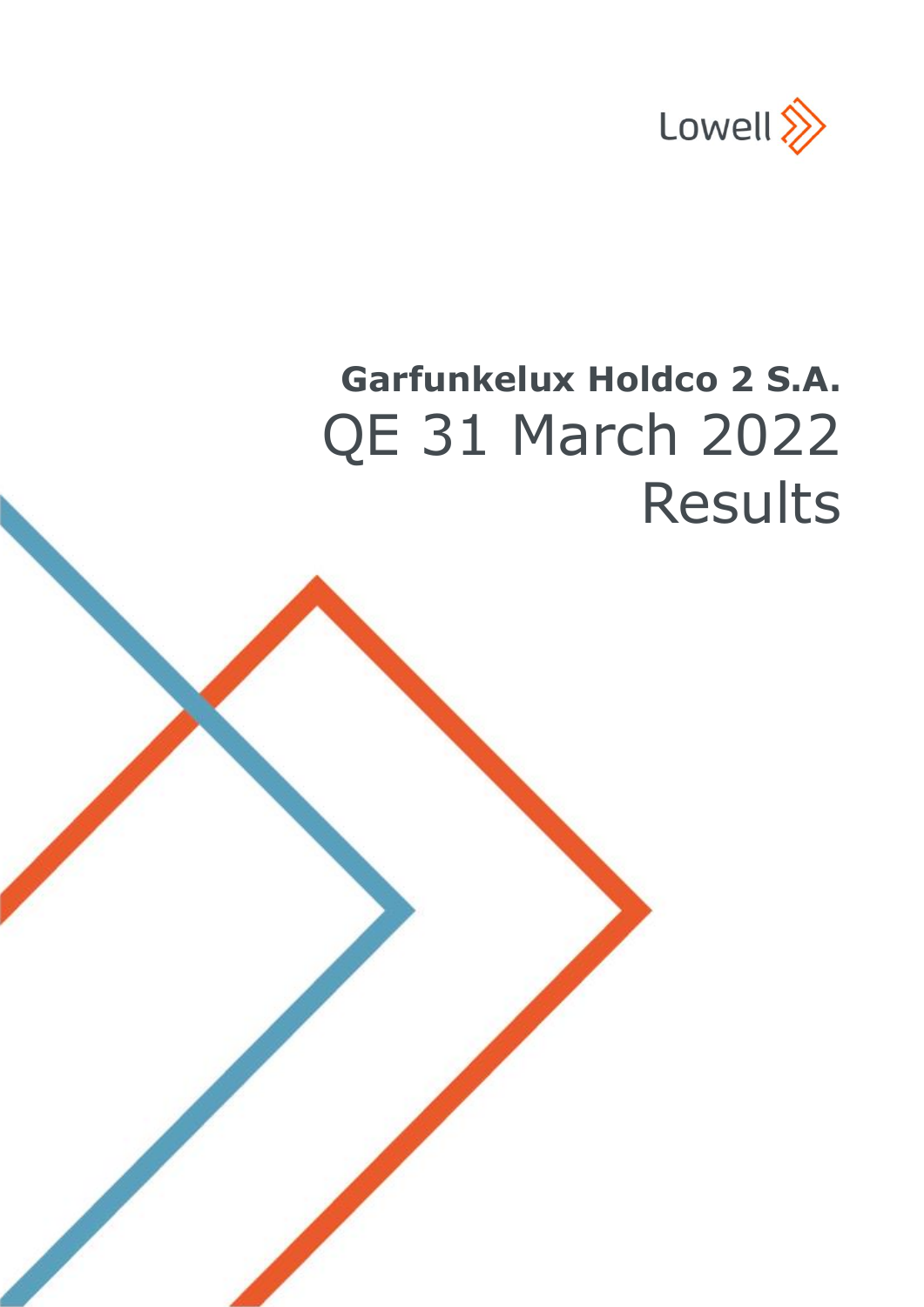

# 1. Highlights

- **120 Month Estimated Remaining Collections** ("ERC") at £3,762.3m as of 31 March 2022, up  $\mathbf{\Sigma}$ 11% since 31 March 2021.
- **Portfolio investments acquired** for the three months ending 31 March 2022 total £188.0m, an  $\mathbf{\bar{S}}$ increase of £154.6m compared with the three months ending 31 March 2021.
- **Debt Purchase gross cash collections** of £185.6m in the three months ending 31 March 2022,  $\rightarrow$ a decrease of 3.5% on the three months ending 31 March 2021.
- **Cash income** of £217.3m in the three months ending 31 March 2022, down 4.9% compared to  $\overline{\phantom{1}}$ the three month period ending 31 March 2021.
- **Cash EBITDA**<sup>(1)</sup> for the three months ended 31 March 2022 of £126.2m, a 1.4% increase on the  $\mathbf{\bar{z}}$ three month period ending 31 March 2021, with LTM Cash EBITDA to 31 March 2022 of £532.7m.
- $\rightarrow$ **Net debt to LTM Pro forma Cash EBITDA<sup>(2)</sup> is at 3.8x as at 31 March 2022**
- $\rightarrow$ **Net secured debt to LTM Pro forma Cash EBITDA**<sup>(2)</sup> is at 3.2x as at 31 March 2022.

<sup>(1)</sup> Cash EBITDA is defined as cash collections on acquired portfolios plus service revenue, other revenue and other income less collection activity costs and other expenses (which together equal operating costs) and before exceptional items, depreciation, amortisation and impairment of non-performing loans.

<sup>(2)</sup> Pro forma LTM Cash EBITDA as quoted is defined as Group Cash EBITDA for the twelve months ended 31 March 2022, adjusted for Pro forma cost adjustments.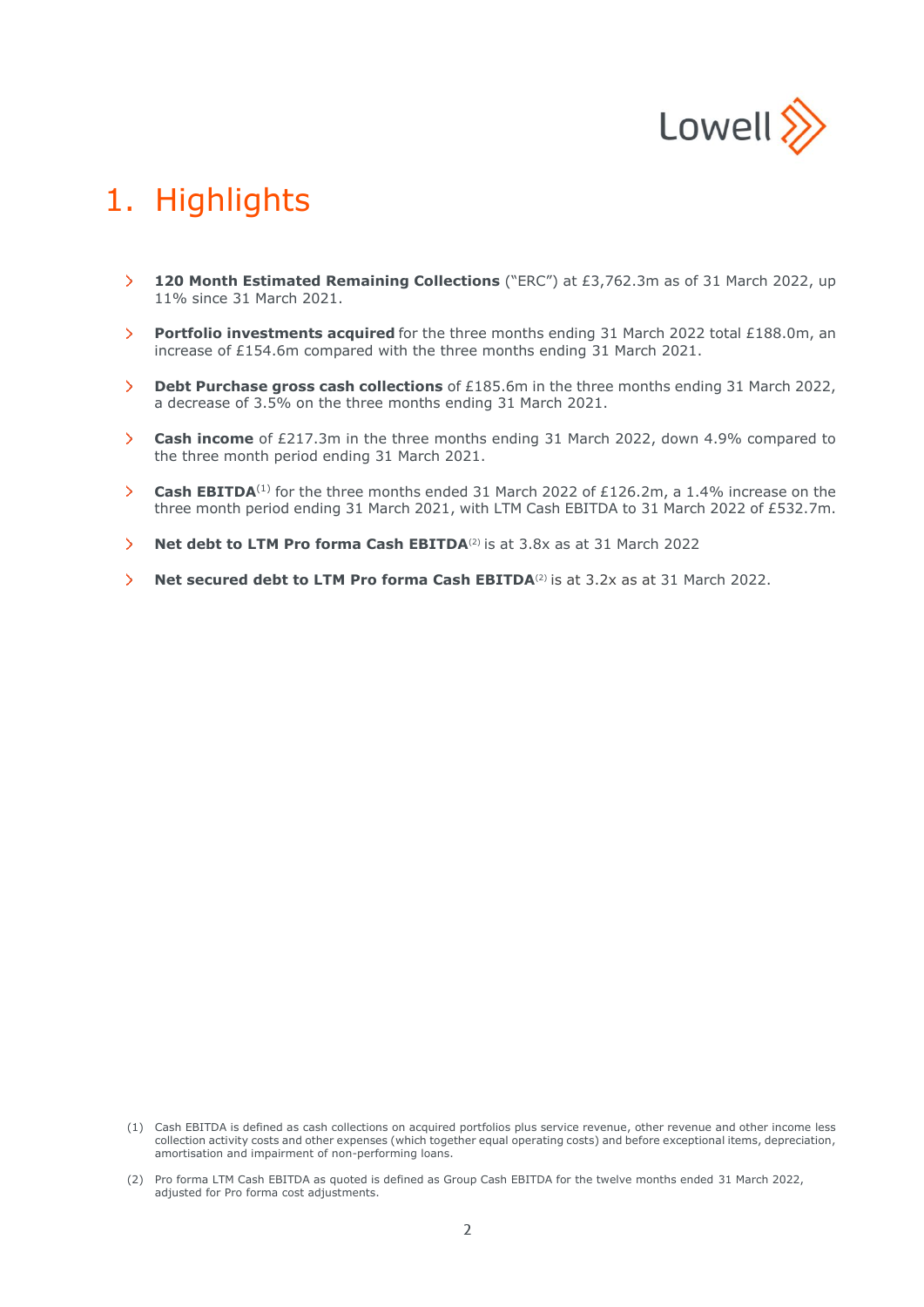

# 1. Highlights (continued)

# **Commenting on the results, Colin Storrar, CEO, said:**

"These results demonstrate a quarter of sustainable growth and continued strength of our EBITDA margin. Our strong capital deployment in the first quarter of the year provides a strong foundation for growth, alongside our continued focus on disciplined balance sheet management."

# About Lowell:

Lowell is one of Europe's largest credit management companies with a mission to make credit work better for all and a commitment to fair and ethical customer practices. It operates in the UK, Germany, Austria, Switzerland, Denmark, Norway, Finland, and Sweden. The Group employs over 4,000 people, including 1,500 in the UK.

Lowell's unparalleled combination of data analytics, deep consumer insight and robust risk management provides clients with expert solutions in debt purchasing, third party collections and business process outsourcing. With its ethical approach to debt management, Lowell is committed to delivering the most fair and affordable outcome for each customer's specific circumstances.

Lowell was formed in 2015 following the merger of the UK and German market leaders: the Lowell Group and the GFKL Group. In 2018, Lowell completed the acquisition of the Carve-out Business from Intrum, which has market leading positions in the Nordic region. It is backed by global private equity firm Permira and Ontario Teachers' Pension Plan.

For more information on Lowell, please visit our investor website: [www.lowell.com](https://urldefense.proofpoint.com/v2/url?u=http-3A__www.lowell.com&d=DwQF-g&c=euGZstcaTDllvimEN8b7jXrwqOf-v5A_CdpgnVfiiMM&r=Y1cWSq1TXN5JIsKunyDDcnc1vJLldRFW7jh_pn8GEKw&m=GtEJw3QsRYVXF4IhKqGg_9jRnv7DMa4vWHcd92bw3wM&s=0XH8hGADlQYBv7ufFYdbpb258z_0raC1Z45XjPX_Y0U&e=)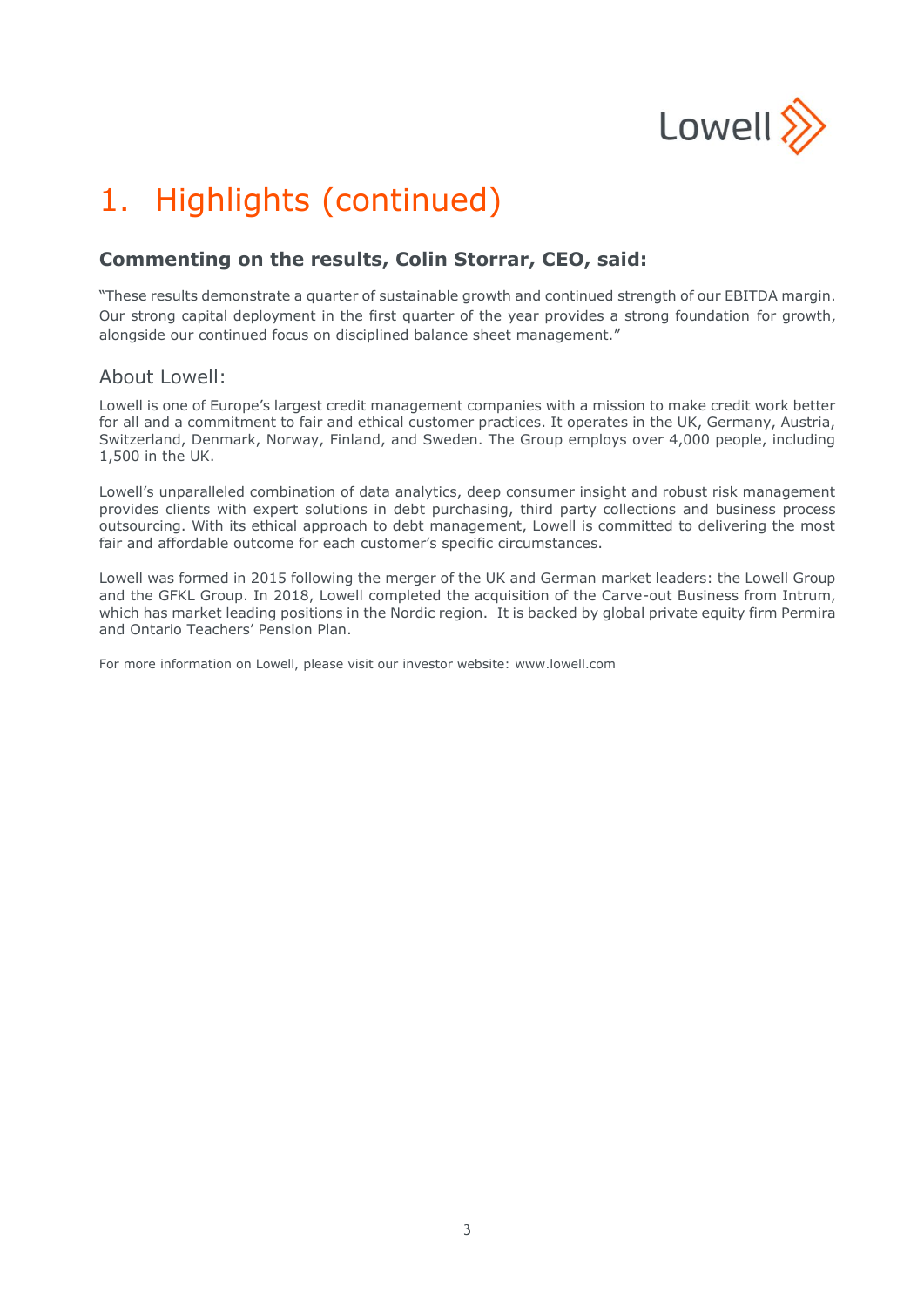

# 1. Highlights (continued)

# Non-IFRS financial measures

We have included certain non-IFRS financial measures in this trading update, including **Estimated Remaining Collections** ("ERC"), **Cash EBITDA** and **Gross Money Multiples** ("GMMs").

We present ERC because it represents our expected gross cash proceeds of the purchased debt portfolios recorded on our balance sheet over the 84-month, 120-month and 180-month periods. ERC is calculated as of a point in time assuming no additional purchases are made. ERC is a metric that is also often used by other companies in our industry. **We present ERC because it represents our best estimate of the undiscounted cash value of our purchased debt portfolios at any point in time, which is an important supplemental measure for our board of directors and management to assess the gross cash generation capacity of the assets backing our business**. In addition, the instruments governing our indebtedness use ERC to measure our compliance with certain covenants and, in certain circumstances, our ability to incur indebtedness. Our ERC projection, calculated by our proprietary analytical models, utilises historical portfolio collection performance data and assumptions about future collection rates. While we cannot guarantee that we will achieve such collections and while our ERC projection may not be comparable to similar metrics used by other companies in our industry, our ERC forecasts have historically proven to be somewhat conservative through all phases of the economic cycle.

**We present Cash EBITDA because we believe it may enhance an investor's understanding of our underlying cash flow generation at a given point in time that can be used to service or pay down debt, pay income taxes, purchase new debt portfolios and for other uses.** Cash EBITDA is defined as collections on owned portfolios plus other turnover, less collection activity costs and other expenses (which together equals servicing costs) and before exceptional items, depreciation and amortisation.

Our board of directors and management use Cash EBITDA to understand cash profit in a period, mindful it is neither a proxy for future periods (since it is a lagged measure which can be influenced by the volume and mix of purchases in the latter months of the reported period), nor is it an indication of run off cash generation as the current cost base is representative of our front loaded cost curves and recent purchasing activity. Cash EBITDA is not a measure calculated in accordance with IFRS and our use of the term Cash EBITDA may vary from others in our industry. For a reconciliation of Cash EBITDA to operating profit, see page 20.

**We present Gross Money Multiples ("GMMs") because it represents our expected gross cash return from purchased debt portfolios.** In addition, GMMs are one of a number of return metrics that we use when making pricing and investment decisions. GMMs can be reported on a rolling basis or on a static basis. On a rolling basis, GMMs are calculated as the sum of gross collections achieved to date plus our ERC as at the reporting date, divided by purchase price. All things being equal and based on this rolling definition, GMMs should improve over time as portfolios and vintages mature. On a static basis, GMMs are calculated over a static time-period – for example, a static 120m GMM will be based upon either gross collections achieved to date plus the remaining months of ERC required to get to a 120m total period or the original priced 120m collection expectations, divided by purchase price.

**ERC, Cash EBITDA and GMMs and all other non-IFRS measures have important limitations as analytical tools and you should not consider them in isolation or as substitutes for analysis of our results as reported under IFRS.**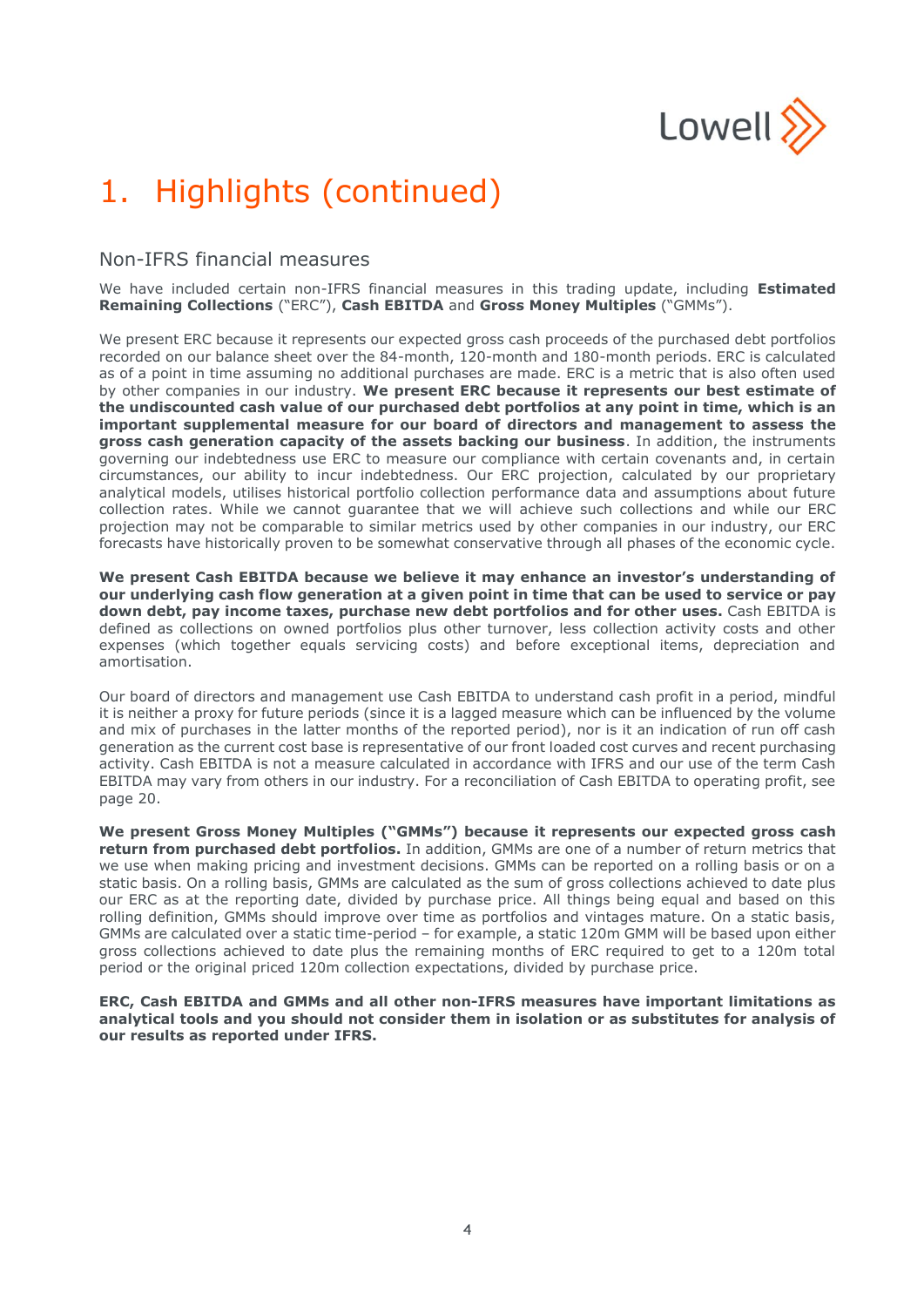

# 2. Operating & financial review

The following table summarises key performance indicators at, and for the periods ended 31 March 2022 and 31 March 2021.

| (£ in millions unless otherwise noted) | <b>Three months</b><br>ended or as at<br><b>31 March 2022</b> | Three months<br>ended or as at<br>31 March 2021 |
|----------------------------------------|---------------------------------------------------------------|-------------------------------------------------|
| Portfolio investments acquired         | 188.0                                                         | 33.4                                            |
| 3PC income                             | 31.6                                                          | 36.2                                            |
| Cash income                            | 217.3                                                         | 228.6                                           |
| Cash $EBITDA(1)$                       | 126.2                                                         | 124.5                                           |
| 84 month ERC                           | 3,096.6                                                       | 2,786.4                                         |
| 120 month ERC                          | 3,762.3                                                       | 3,388.8                                         |
| 180 month ERC                          | 4,458.0                                                       | 4,036.1                                         |
|                                        |                                                               |                                                 |

(1) Cash EBITDA is defined as cash collections on acquired portfolios plus service revenue, other revenue and other income less collection activity costs and other expenses (which together equal operating costs) and before exceptional items, depreciation, amortisation and impairment of non-performing loans.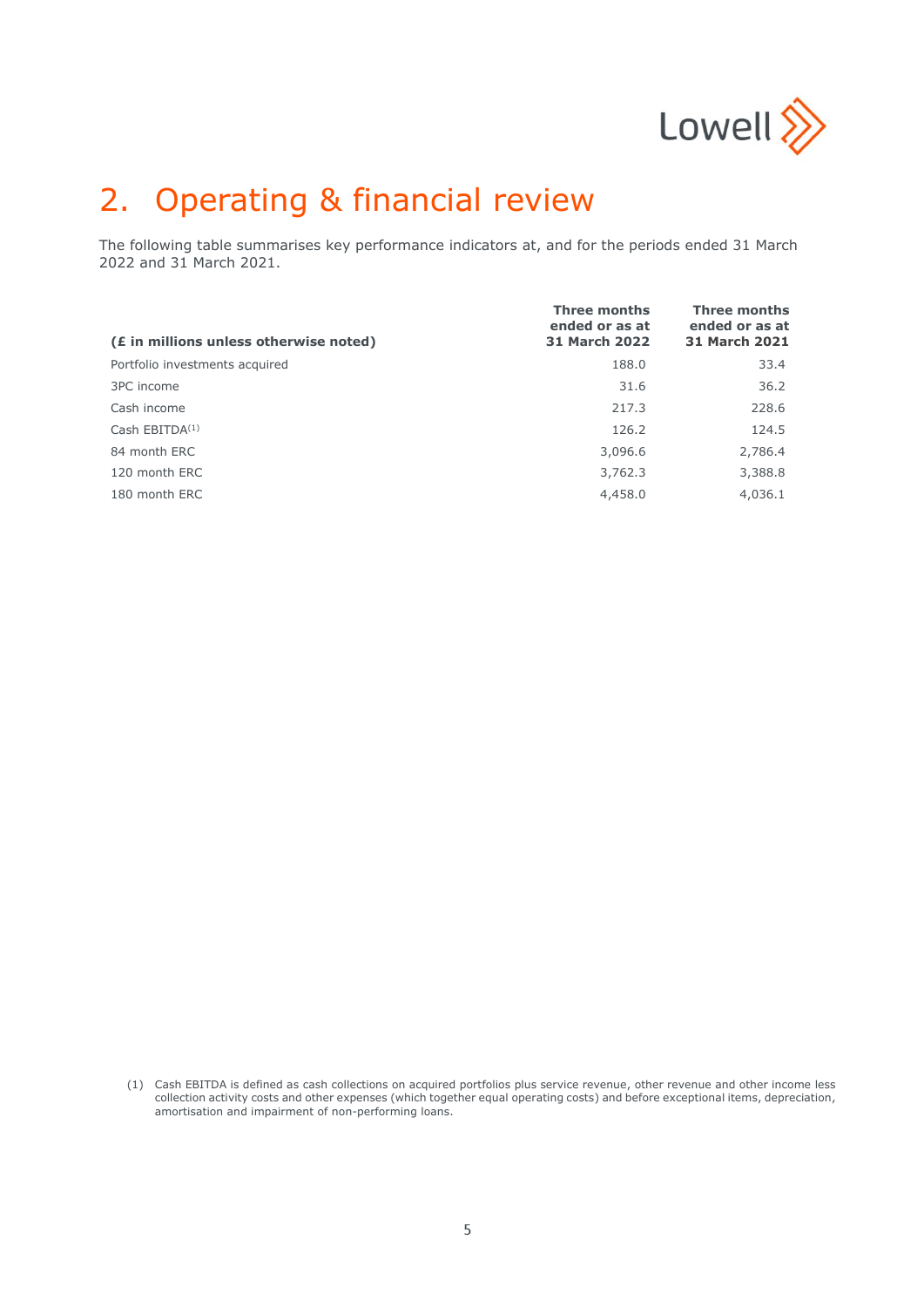

# 2. Operating & financial review (continued)

#### **Collections**

Resilient collections performance resulted in DP Collections of £185.6m in the three months ending 31 March 2022, a decrease of £6.8m on the three month period ending 31 March 2021. The comparative period benefitted from UK collections performance of 118%, reflecting a one-off recovery of collections previously deferred from Q2-20, when management actions had paused litigation and outbound collection activity.

#### **Income**

Total income of £145.2m was generated in the three months ending 31 March 2022, a decrease of £29.9m on the three month period ending 31 March 2021.

Total income includes income from portfolio investments of £105.6m in the three months to 31 March 2022 (three months to 31 March 2021: £99.7m) and net portfolio write-up of £4.9m in the three months to 31 March 2022 (three months to 31 March 2021 net portfolio write-up: £30.5m).

Service revenue in the three months to 31 March 2022 of £34.3m included 3PC income of £31.6m and lawyer service revenue of £2.7m (three months to 31 March 2021: 3PC income of £36.2m and lawyer service revenue of £7.6m).

#### **Operating expenses**

Operating expenses, including exceptional costs of £5.1m, were £109.0m for the period (three months to 31 March 2021: £129.3m). Of which £62.8m were collection activity costs, which include lawyer service costs which totalled £3.0m in the three months to 31 March 2022 (three months to 31 March 2021: £7.7m).

#### **Finance costs**

Finance costs totalled £47.2m for the three months ended 31 March 2022, see note 3.

#### **Cash flow**

Net cash used in operating activities after portfolio purchases and exceptional costs totalled £82.5m in the three months to 31 March 2022. Net cash generated from operating activities before portfolio purchases and income taxes paid totalled £129.0m in the 3 months to 31 March 2022.

While returns achieved on an individual portfolio can vary, the business has a consistent and impressive track record of generating strong and sustainable unlevered returns on its aggregate purchased portfolios. Gross Money Multiple as at 31 March 2022 is shown below.

|                    |                                 | <b>UK</b><br><b>As at 31 March 2022</b> |                                   | <b>DACH</b><br><b>As at 31 March 2022</b> |                                   | <b>Nordics</b><br><b>As at 31 March 2022</b> |  |
|--------------------|---------------------------------|-----------------------------------------|-----------------------------------|-------------------------------------------|-----------------------------------|----------------------------------------------|--|
|                    | <b>Invested</b><br>(£ millions) | <b>Gross Money</b><br>Multiple $(1)$    | <b>Invested</b><br>$(E$ millions) | <b>Gross Money</b><br>Multiple $(1)$      | <b>Invested</b><br>$(E$ millions) | <b>Gross Money</b><br>Multiple $(1)$         |  |
| Total 120<br>month | 2,331                           | 2.6x                                    | 769                               | 3.0x                                      | 1,537                             | 2.3x                                         |  |
|                    |                                 |                                         |                                   |                                           |                                   |                                              |  |
| Total 180<br>month | 2,331                           | 2.8x                                    | 769                               | 3.1x                                      | 1,537                             | 2.4x                                         |  |

(1) Gross Money Multiple presented in this quarterly report only includes actuals to date and forecast collections for the next 120 or 180 months, although collections can extend past that period.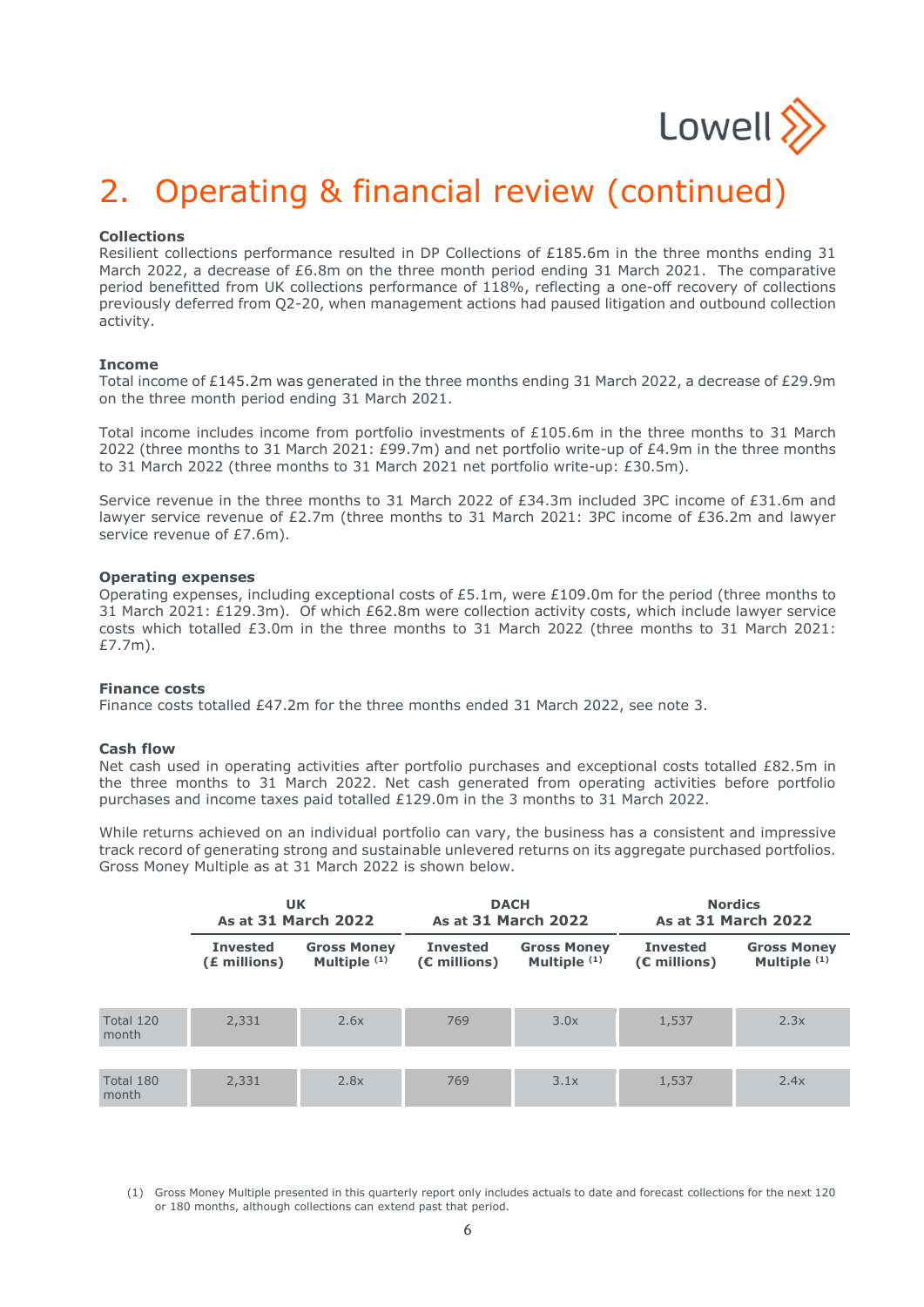

# **Garfunkelux Holdco 2 S.A. Unaudited condensed consolidated interim statement of comprehensive income 3 months ended 31 March 2022**

|                                                                          | <b>Note</b>    | 3 months to 31<br><b>March 2022</b><br>£000 | 3 months to 31<br><b>March 2021</b><br>£000 |
|--------------------------------------------------------------------------|----------------|---------------------------------------------|---------------------------------------------|
| <b>Continuing operations</b>                                             |                |                                             |                                             |
| <b>Income</b>                                                            |                |                                             |                                             |
| Income from portfolio investments                                        | 4              | 105,569                                     | 99,737                                      |
| Net portfolio write up                                                   | $\overline{4}$ | 4,877                                       | 30,462                                      |
| Portfolio fair value release                                             | $\overline{4}$ | (95)                                        | (276)                                       |
| Service revenue                                                          | 2              | 34,326                                      | 43,815                                      |
| Other revenue                                                            |                | 452                                         | 1,080                                       |
| Other income                                                             |                | 96                                          | 286                                         |
| <b>Total income</b>                                                      |                | 145,225                                     | 175,104                                     |
| <b>Operating expenses</b>                                                |                |                                             |                                             |
| Collection activity costs                                                |                | (62, 821)                                   | (74, 437)                                   |
| Other expenses                                                           |                | (46, 195)                                   | (54, 819)                                   |
| <b>Total operating expenses</b>                                          |                | (109, 016)                                  | (129, 256)                                  |
|                                                                          |                |                                             |                                             |
| <b>Operating profit</b>                                                  |                | 36,209                                      | 45,848                                      |
| Finance income                                                           |                | 1,333                                       | 4,553                                       |
| Finance costs                                                            | 3              | (47, 202)                                   | (47, 770)                                   |
| (Loss)/profit for the period, before tax                                 |                | (9,660)                                     | 2,631                                       |
| Tax (charge) / credit                                                    |                | 1,121                                       | (2,696)                                     |
| Loss for the period                                                      |                | (8,539)                                     | (65)                                        |
| Other comprehensive expenditure                                          |                |                                             |                                             |
| Items that will or may be reclassified subsequently to profit or<br>loss |                |                                             |                                             |
| Foreign operations - foreign currency translation differences            |                | 63                                          | (16, 766)                                   |
| Other comprehensive expenditure, net of tax                              |                | 63                                          | (16, 766)                                   |
|                                                                          |                |                                             |                                             |

The notes on pages 11 to 19 form part of the interim financial statements.

**Total comprehensive expenditure for the period (8,476) (16,831)**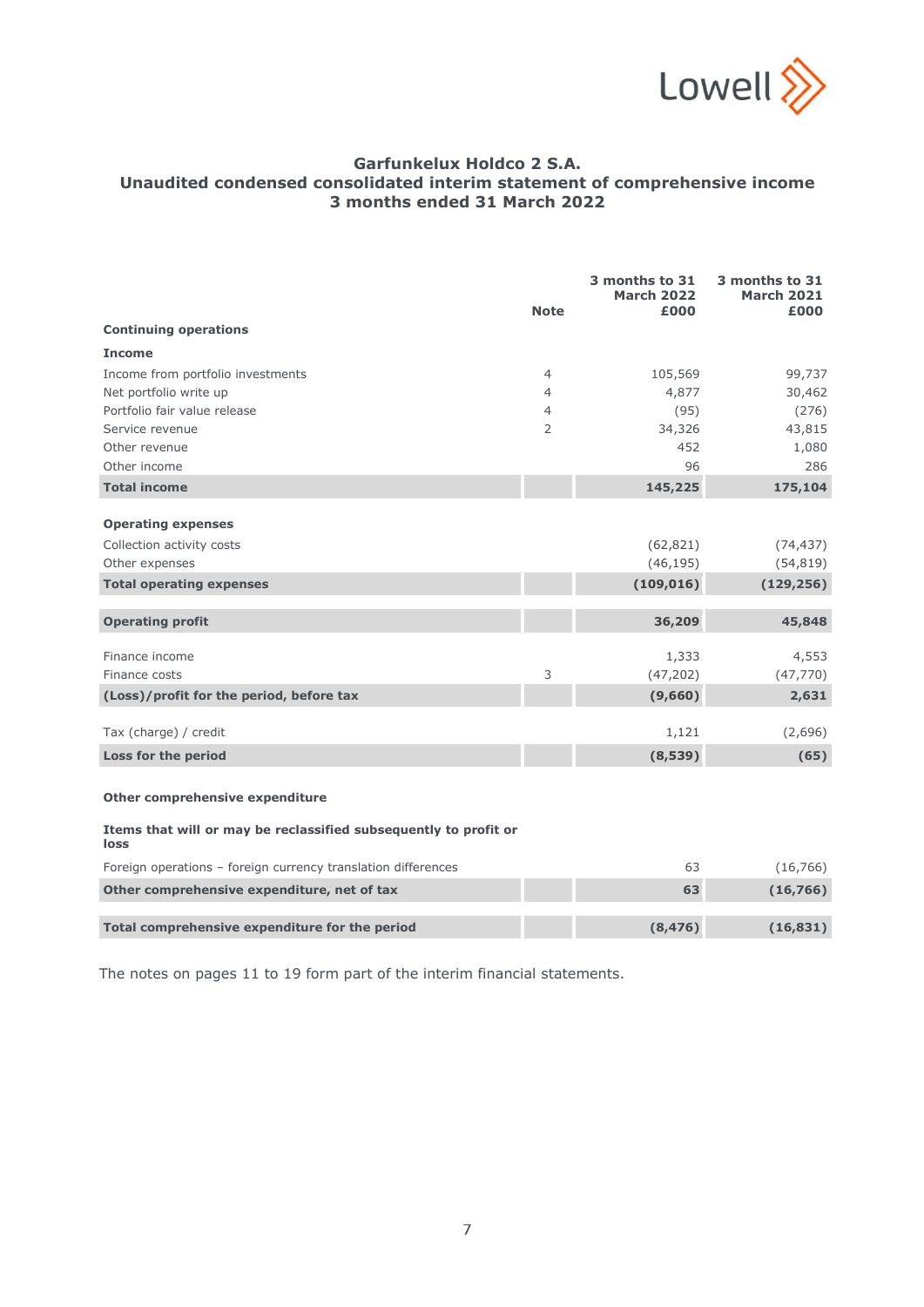

# **Garfunkelux Holdco 2 S.A. Unaudited condensed consolidated interim statement of financial position As at 31 March 2022**

|                                                             |                | <b>31 March 2022</b> | 31 March 2021<br>£000 |
|-------------------------------------------------------------|----------------|----------------------|-----------------------|
| <b>Assets</b>                                               | <b>Note</b>    | £000                 |                       |
| <b>Non-current assets</b>                                   |                |                      |                       |
| Goodwill                                                    |                | 1,182,168            | 1,187,406             |
| Intangible assets                                           |                | 127,111              | 146,948               |
| Property, plant and equipment                               |                | 35,872               | 49,980                |
| Portfolio investments                                       | 4              | 1,267,834            | 1,054,957             |
| Other financial assets                                      |                | 3,666                | 4,966                 |
| Deferred tax assets                                         |                | 62,919               | 38,082                |
| <b>Total non-current assets</b>                             |                | 2,679,570            | 2,482,339             |
|                                                             |                |                      |                       |
| <b>Current assets</b>                                       |                |                      |                       |
| Portfolio investments                                       | 4              | 610,185              | 540,685               |
| Inventories                                                 |                | 44                   | 25                    |
| Trade and other receivables                                 | 5              | 30,492               | 46,432                |
| Other financial assets                                      |                | 9,561                | 12,290                |
| Derivatives                                                 |                | 1,223                |                       |
| Assets for current tax                                      |                | 714                  | 873                   |
| Cash and cash equivalents                                   |                | 140,095              | 136,467               |
| <b>Total current assets</b>                                 |                | 792,314              | 736,772               |
|                                                             |                |                      |                       |
| <b>Total assets</b>                                         |                | 3,471,884            | 3,219,111             |
|                                                             |                |                      |                       |
| <b>Equity</b>                                               |                |                      |                       |
|                                                             |                |                      |                       |
| Share capital                                               |                | 4,385                | 4,385                 |
| Share premium and similar premiums                          |                | 1,109,586            | 1,109,586             |
| Reserves                                                    |                | (122, 822)           | (120, 980)            |
| Retained deficit                                            |                | (410, 514)           | (398, 529)            |
| <b>Total equity</b>                                         |                | 580,635              | 594,462               |
|                                                             |                |                      |                       |
| <b>Liabilities</b>                                          |                |                      |                       |
| <b>Non-current liabilities</b>                              |                |                      |                       |
| <b>Borrowings</b>                                           | $\overline{7}$ | 2,438,821            | 2,232,045             |
| Retirement benefit deficit                                  |                | 8,997                | 9,515                 |
| Provisions                                                  |                | 4,832                | 4,914                 |
| Other financial liabilities                                 |                | 29,871               | 41,584                |
| Deferred tax liabilities                                    |                | 39,180               | 31,477                |
| <b>Total non-current liabilities</b>                        |                | 2,521,701            | 2,319,535             |
| <b>Current liabilities</b>                                  |                |                      |                       |
| Trade and other payables                                    | 6              | 108,363              |                       |
| Provisions                                                  |                | 7,821                | 100,646<br>33,296     |
| Borrowings                                                  | 7              |                      |                       |
| Derivatives                                                 |                | 220,946              | 120,879<br>5,182      |
|                                                             |                |                      |                       |
| Other financial liabilities                                 |                | 7,786                | 13,896                |
| Current tax liabilities<br><b>Total current liabilities</b> |                | 24,632               | 31,215                |
|                                                             |                | 369,548              | 305,114               |
| <b>Total equity and liabilities</b>                         |                | 3,471,884            | 3,219,111             |

The notes on pages 11 to 19 form part of the interim financial statements.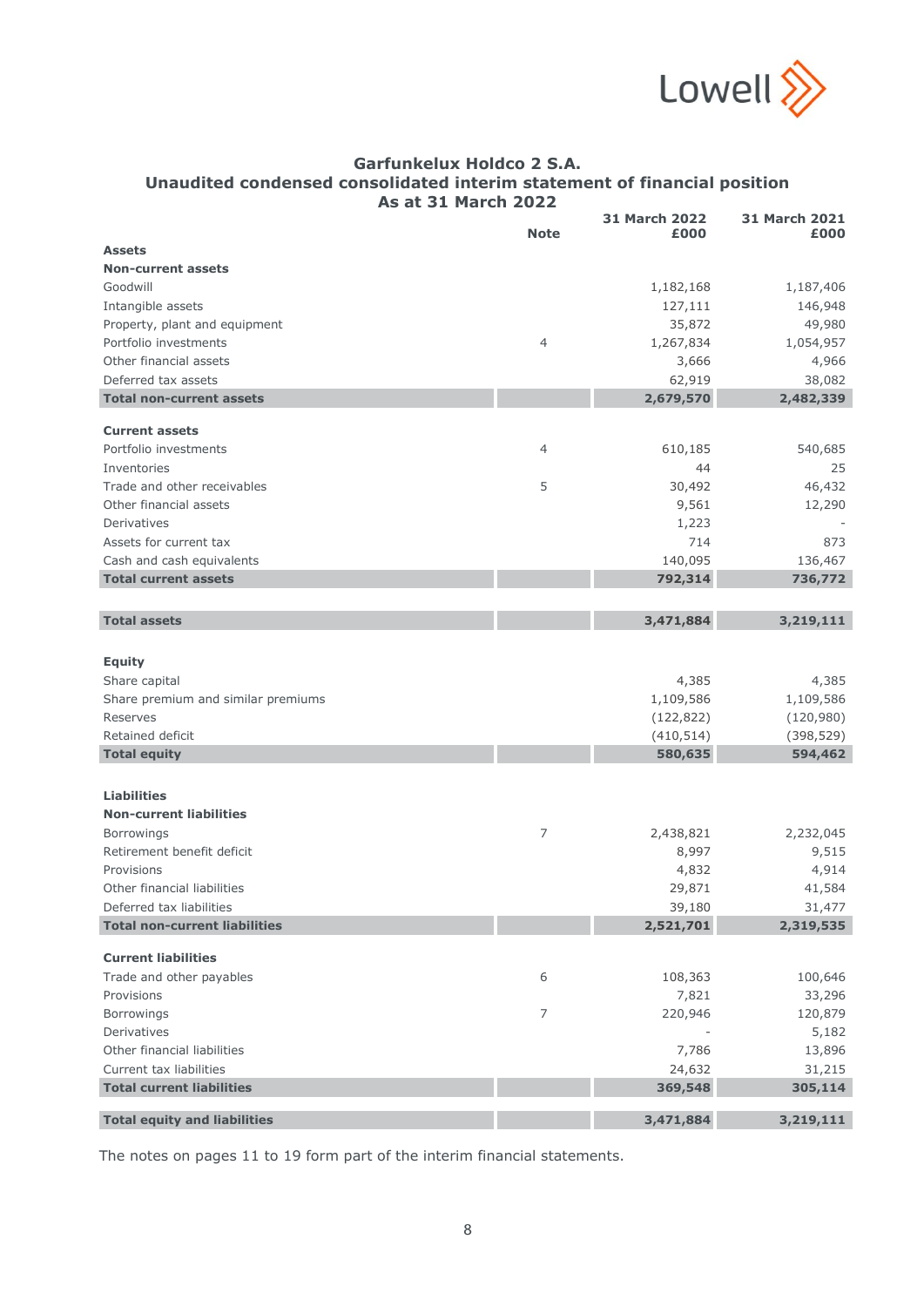

# **Garfunkelux Holdco 2 S.A. Unaudited condensed consolidated interim statement of changes in equity 3 months ended 31 March 2022**

|                                               | <b>Share</b><br>Capital<br>£000 | <b>Share</b><br>premium &<br>similar<br>premiums<br>£000 | Capital<br><b>Reserve</b><br>£000 | <b>Translation Valuation</b><br>reserve<br>£000 | reserve<br>£000 | <b>Retained</b><br>deficit<br>£000 | <b>Total</b><br>£000 |
|-----------------------------------------------|---------------------------------|----------------------------------------------------------|-----------------------------------|-------------------------------------------------|-----------------|------------------------------------|----------------------|
| <b>Balance at 31 December 2020</b>            | 4,385                           | 1,109,586                                                | (8, 291)                          | (94, 309)                                       | (1,614)         | (398, 464)                         | 611,293              |
| Loss for the period                           |                                 |                                                          |                                   |                                                 |                 | (65)                               | (65)                 |
| Exchange differences                          |                                 |                                                          |                                   | (16, 766)                                       |                 |                                    | (16, 766)            |
| <b>Total comprehensive</b><br>expenditure     |                                 |                                                          | Ξ.                                | (16,766)                                        |                 | (65)                               | (16, 831)            |
| Balance at 31 March 2021                      | 4,385                           | 1,109,586                                                | (8, 291)                          | $(111,075)$ $(1,614)$                           |                 | (398, 529)                         | 594,462              |
| Loss for the period                           |                                 |                                                          |                                   |                                                 |                 | (3, 446)                           | (3, 446)             |
| Actuarial loss on pension                     |                                 |                                                          |                                   | $\overline{\phantom{0}}$                        | 818             |                                    | 818                  |
| Deferred tax on pensions                      |                                 |                                                          |                                   | $\overline{\phantom{0}}$                        | (172)           |                                    | (172)                |
| Exchange differences                          |                                 |                                                          |                                   | (2, 551)                                        |                 | $\overline{\phantom{a}}$           | (2, 551)             |
| Total comprehensive income/<br>(expenditure)  |                                 |                                                          | -                                 | (2, 551)                                        | 646             | (3, 446)                           | (5, 351)             |
| <b>Balance at 31 December 2021</b>            | 4,385                           | 1,109,586                                                | (8, 291)                          | (113, 626)                                      | (968)           | (401, 975)                         | 589,111              |
| Loss for the period                           |                                 |                                                          |                                   |                                                 |                 | (8, 539)                           | (8, 539)             |
| Exchange differences                          |                                 |                                                          |                                   | 63                                              |                 |                                    | 63                   |
| Total comprehensive income /<br>(expenditure) |                                 |                                                          |                                   | 63                                              |                 | (8,539)                            | (8, 476)             |
| <b>Balance at 31 March 2022</b>               | 4,385                           | 1,109,586                                                | (8, 291)                          | (113, 563)                                      | (968)           | (410, 514)                         | 580,635              |
|                                               |                                 |                                                          |                                   |                                                 |                 |                                    |                      |

The notes on pages 11 to 19 form part of the interim financial statements.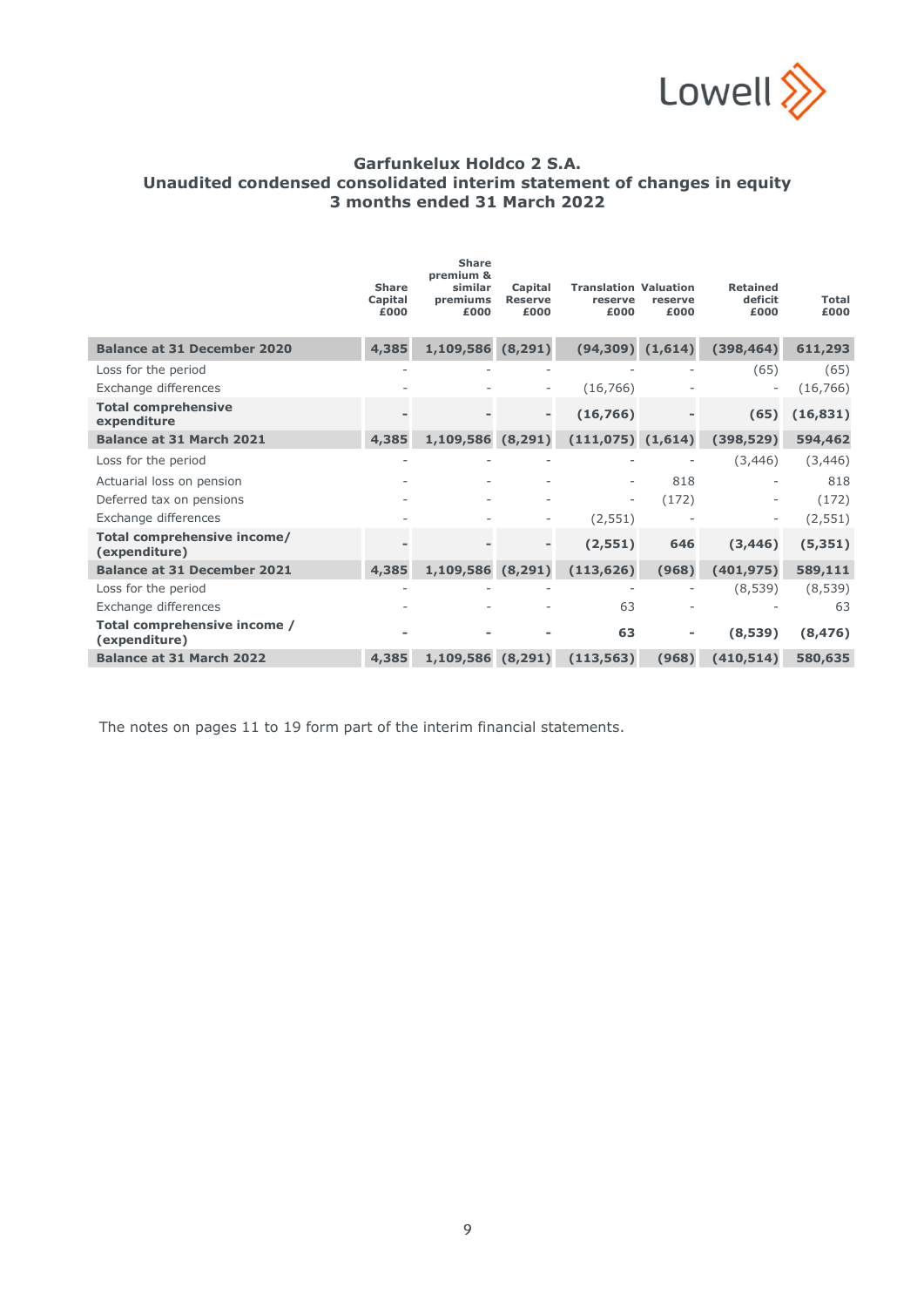

# **Garfunkelux Holdco 2 S.A. Unaudited condensed consolidated interim statement of cash flows 3 months ended 31 March 2022**

|                                                          | <b>Note</b> | 3 months to 31<br><b>March 2022</b><br>£000 | 3 months to 31<br><b>March 2021</b><br>£000 |
|----------------------------------------------------------|-------------|---------------------------------------------|---------------------------------------------|
| Net cash (used in) / generated by operating activities   | 8           | (82, 486)                                   | 80,957                                      |
| <b>Investing activities</b>                              |             |                                             |                                             |
| Purchase of property, plant and equipment                |             | (240)                                       | (122)                                       |
| Purchase of intangible assets                            |             | (2, 132)                                    | (4, 494)                                    |
| Net cash used in investing activities                    |             | (2, 372)                                    | (4, 616)                                    |
| <b>Financing activities</b>                              |             |                                             |                                             |
| Proceeds from loans and borrowings                       |             | 269,160                                     | 2,979                                       |
| Repayment of borrowings                                  |             | (180, 866)                                  | (36, 231)                                   |
| Payment of lease liabilities                             |             | (3,842)                                     | (5,077)                                     |
| Interest paid                                            |             | (15,948)                                    | (11,092)                                    |
| Net cash generated from / (used in) financing activities |             | 68,504                                      | (49, 421)                                   |
|                                                          |             |                                             |                                             |
| Net (decrease) / increase in cash and cash equivalents   |             | (16, 354)                                   | 26,920                                      |
| Cash and cash equivalents at beginning of period         |             | 155,889                                     | 114,552                                     |
| Effect of movements in exchange rates on cash held       |             | 561                                         | (5,005)                                     |
| Cash and cash equivalents at end of period               |             | 140,096                                     | 136,467                                     |

The notes on pages 11 to 19 form part of the interim financial statements.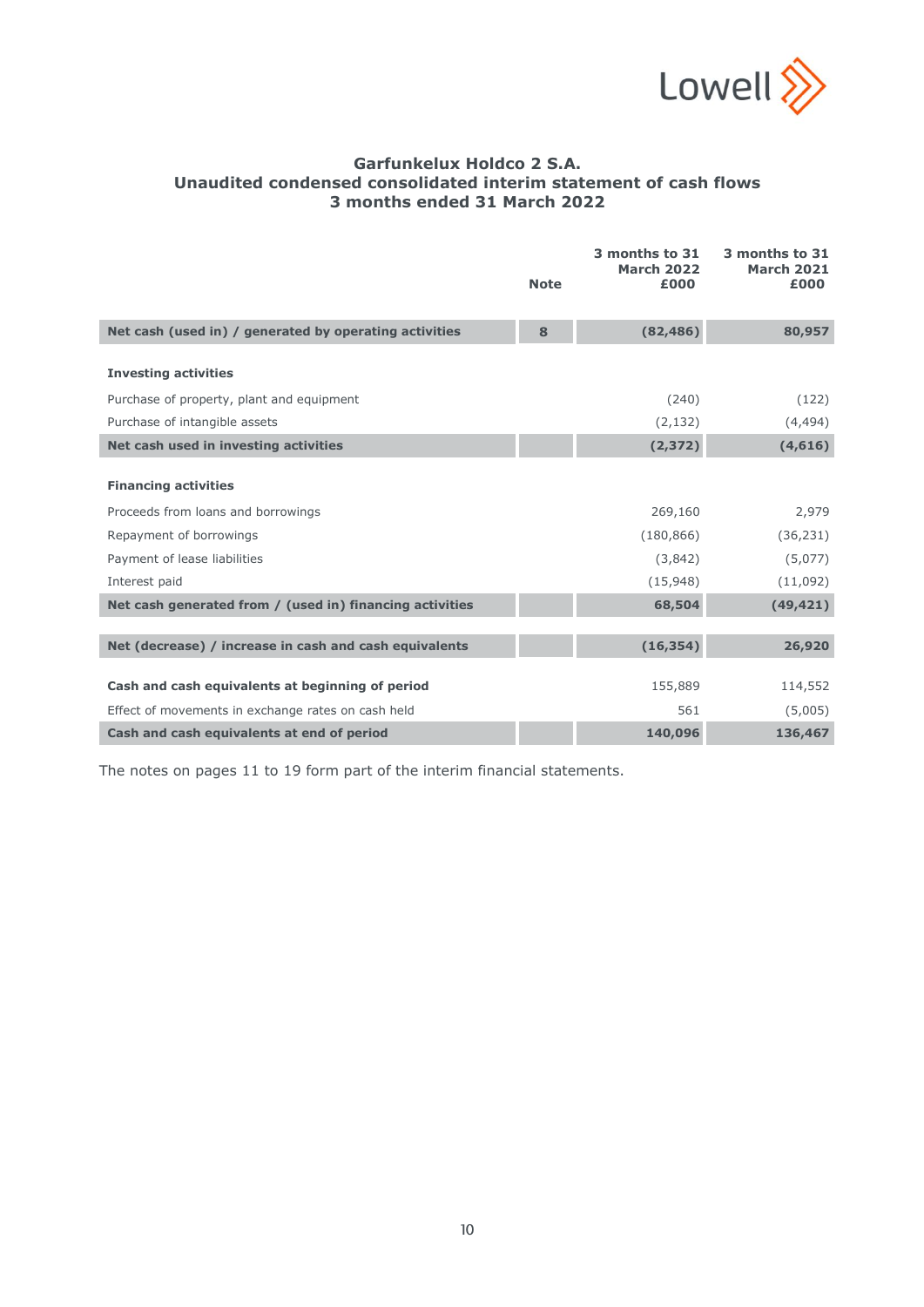

#### **1. Accounting policies**

#### **General information and basis of preparation**

These interim financial statements have been prepared in accordance with International Financial Reporting Standards (IFRS) as adopted by the European Union. These interim financial statements have been prepared on a historical cost basis except for derivative financial instruments that have been measured at fair value. Those standards have been applied consistently to the historical periods.

#### **Basis of consolidation**

The Group interim financial statements consolidate the interim financial statements of Garfunkelux Holdco 2 S.A. ("the Company") and its subsidiaries (together "the Group") for the three month period ending 31 March  $2022$ .

The Group controls an investee if and only if the Group has:

- Power over the investee (i.e. existing voting rights that give it the current ability to direct the  $\mathbf{\bar{z}}$ relevant activities of the investee);
- Exposure, or rights, to variable return from its involvement with the investee; and  $\mathbf{\bar{S}}$
- $\mathbf{S}$ The ability to use its power over the investee to affect its return.

Generally there is a presumption that a majority of voting rights results in control. To support its presumption and when the Group has less than a majority of voting rights or similar rights of an investee, the Group considers all relevant facts and circumstances in assessing whether it has power over an investee including:

- $\mathbf{S}$ The contractual arrangements with the other investee;
- $\mathbf{S}$ Rights arising from the contractual arrangements; and
- $\mathbf{S}$ The Group voting rights and potential voting rights.

All intra-group transactions, balances, income and expenses are eliminated on consolidation.

#### **Going concern**

In assessing whether the going concern basis is appropriate to adopt, the directors have undertaken a thorough review of forecast cash flow models and scenarios for a period in excess of 12 months from the date of approval of these accounts.

These scenarios have been subject to stress testing, and downside scenarios have been considered, taking into account the Group's resilient performance since the beginning of the COVID-19 pandemic. In the scenarios considered to be reasonable by management the Group maintains sufficient liquidity and cash reserves to continue in operational existence for the foreseeable future. The Group has liquidity available of c.£370m.

The Group's earliest debt maturity horizon is July 2025 and the latest is January 2027, being the Group's two securitisation facilities.

Consequently, the directors believe that it remains appropriate to prepare the interim financial statements on a going concern basis.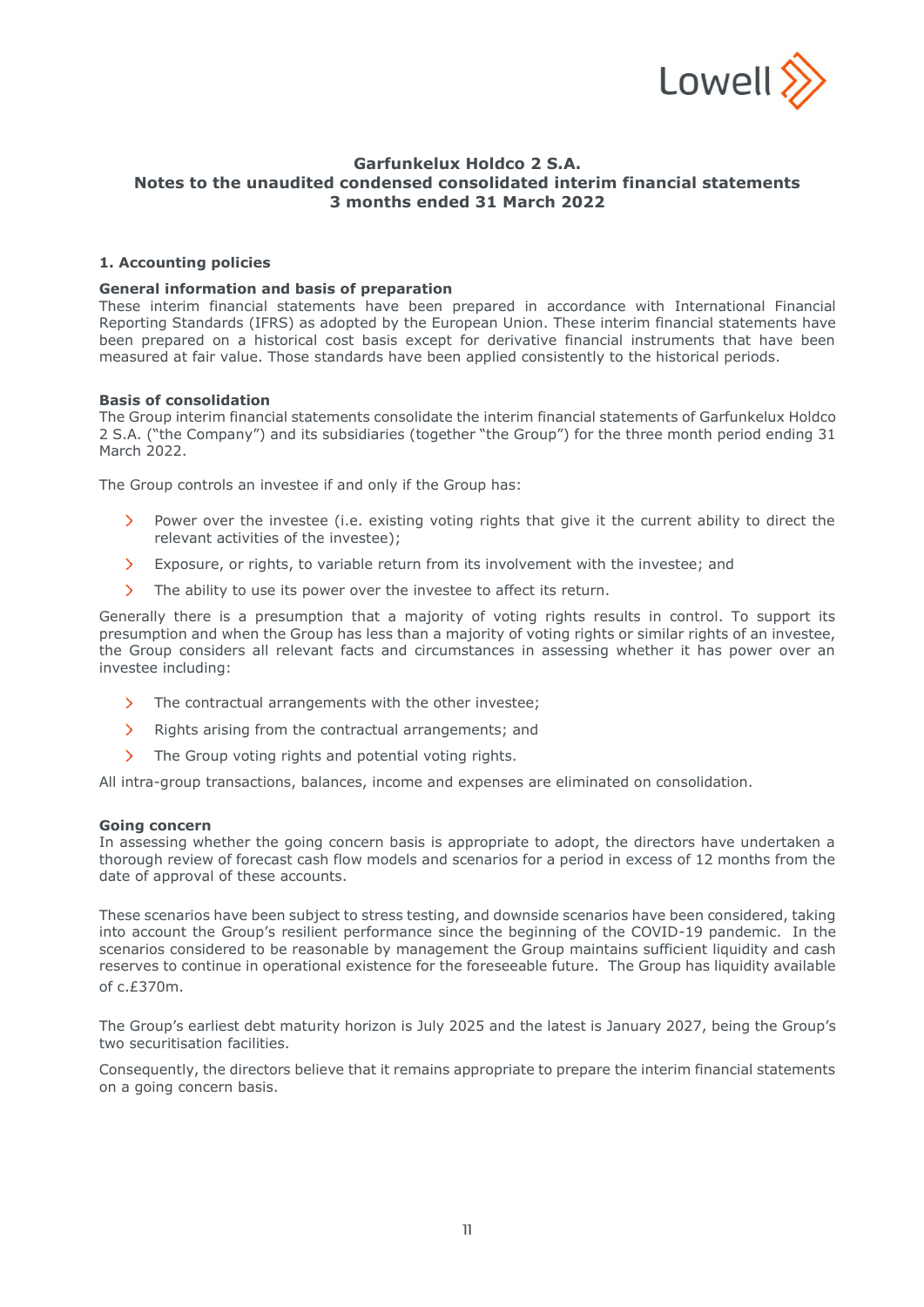

#### **1. Accounting policies (continued)**

#### **Foreign currency**

The Group entities initially record all their transactions in the Functional Currency of each entity and items included in the financial statements of these entities are measured using their Functional Currency.

Transactions in foreign currencies are translated to the respective Functional Currencies of Group entities at the foreign exchange rate ruling at the date of the transaction. Monetary assets and liabilities denominated in foreign currencies at the balance sheet date are retranslated to the Functional Currency at the foreign exchange rate ruling at that date. Foreign exchange differences arising on translation are recognised in the Statement of Comprehensive Income ("SCI"). Non-monetary assets and liabilities that are measured in terms of historical cost in a foreign currency are translated using the exchange rate at the date of the transaction. Non-monetary assets and liabilities denominated in foreign currencies that are stated at fair value are retranslated to the Functional Currency at foreign exchange rates ruling at the dates the fair value was determined.

The assets and liabilities of foreign operations, including goodwill and fair value adjustments arising on consolidation, are translated to the Group's Presentational Currency (Sterling) at foreign exchange rates ruling at the balance sheet date. The revenues and expenses of foreign operations are translated at an average rate for the period where this rate approximates to the foreign exchange rates ruling at the dates of the transactions. Exchange differences arising from this translation of foreign operations are reported as an item of other comprehensive income and accumulated in the translation reserve.

#### **Business combinations**

Acquisitions of subsidiaries and businesses are accounted for using the acquisition method. The consideration for each acquisition is measured at the aggregate of the fair values (at the date of exchange) of assets given, liabilities incurred or assumed, and equity instruments issued by the Group in exchange for control of the acquiree. Acquisition-related costs are recognised in the SCI as incurred.

#### **Goodwill**

Goodwill arising in a business combination is recognised as an asset at the date that control is acquired (the acquisition date). Goodwill is measured as the excess of the sum of the consideration transferred, the amount of any non-controlling interest in the acquiree and the fair value of the acquirer's previously held equity interest (if any) in the entity over the net of the acquisition date amounts of the identifiable assets acquired and the liabilities assumed.

Total goodwill is tested for impairment annually. Additionally, if there is evidence of impairment in any cash-generating unit ("CGU"), goodwill allocated to that CGU is also tested for impairment.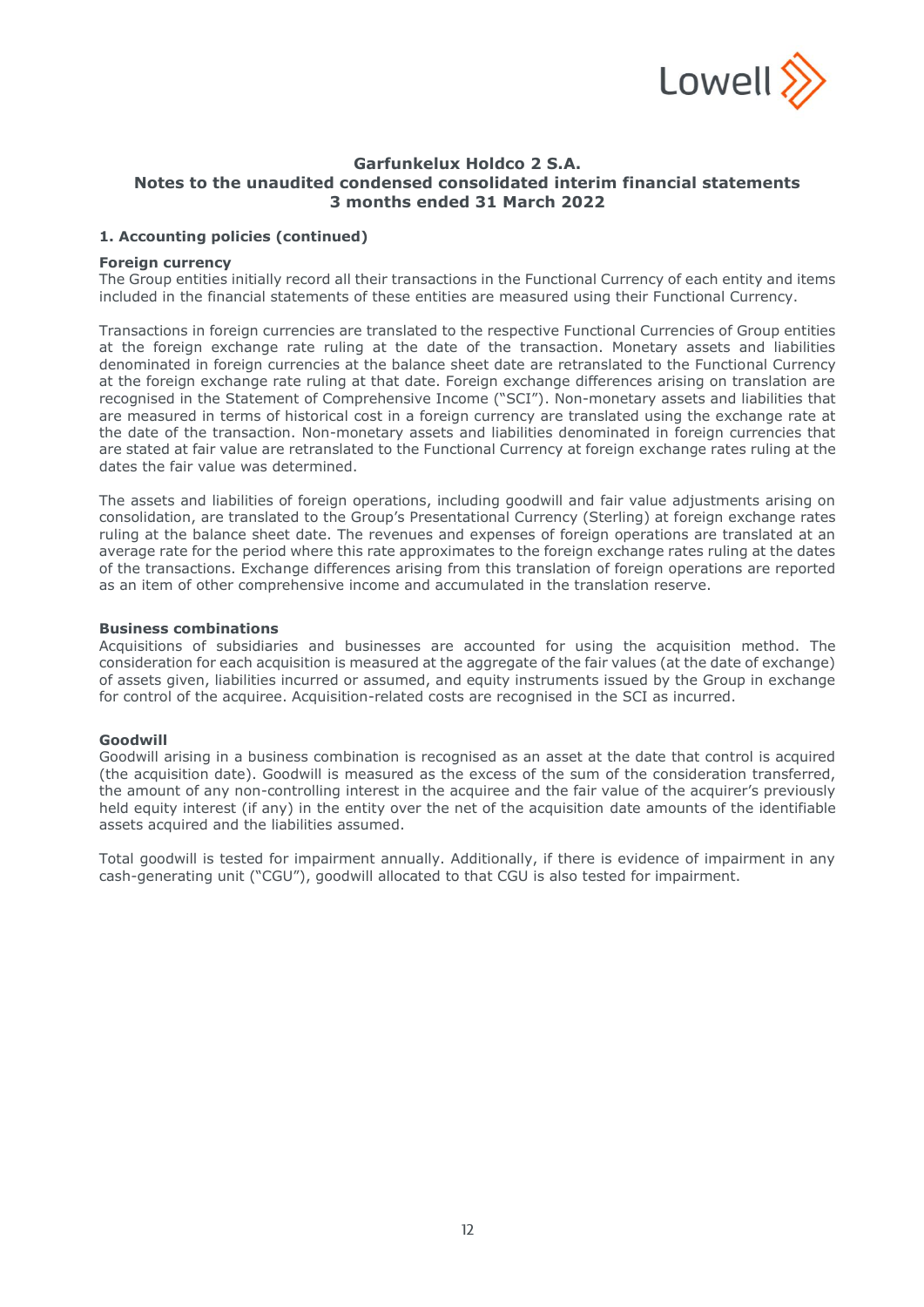

#### **1. Accounting policies (continued)**

#### **Revenue recognition and effective interest rate method**

#### *Finance revenue on portfolio investments*

Income from portfolio investments represents the yield from acquired portfolio investments, net of VAT where applicable. Acquired portfolio investments are held to collect contractual cash flows of payments of solely principal and interest, recognising them at amortised cost in line with IFRS 9.

The effective interest rate ("EIR") is the rate that exactly discounts estimated future cash receipts of the acquired portfolio asset to the net carrying amount at initial recognition, (i.e. the price paid to acquire the asset). These estimated future cash receipts are reflective of the conditions within the markets which the Group operates and range from 84 months to 120 months.

Acquired portfolio investments are acquired at a deep discount and classified as purchased or originated credit impaired ("POCI") in line with IFRS 9. As a result the estimated future cash flows, and hence EIR, reflect the likely credit losses within each portfolio.

Increases in portfolio carrying values can and do occur should forecasted cash flows be deemed greater than previous estimates and because of the rolling nature of the period to derive future cash receipts. The difference in carrying value following an enhanced collection forecast is recognised in the net portfolio write up line within income, with subsequent reversals also recorded in this line. This line represents the net impairment gains on portfolio investments.

As part of the acquisition accounting around the purchase of Metis Bidco Limited by Simon Bidco Limited on 13 October 2015 the portfolio investments were uplifted to their fair value at the date of acquisition. The portfolio fair value release represents the unwinding of this fair value uplift. This uplift is being unwound in line with the standard profile of a gross collection curve of these portfolios.

#### *Service Revenue*

Service revenue represents amounts receivable for tracing and debt collecting services (commissions and fees) provided to third party clients including collection lawyers, net of VAT where applicable. Performance obligations within service contracts are the collection of cash and hence these are satisfied when the Group collects on debt. Payment is due from clients shortly after cash is collected on their behalf. Revenue is recognised when performance obligations are satisfied.

#### **Impairment of acquired portfolio investments**

Acquired portfolio investments are reviewed for indications of impairment at the Statement of Financial Position ("SFP") date in accordance with the IFRS 9 forward looking expected credit loss ("ECL") model. As the Group's portfolio investments are classified as POCI assets, lifetime ECL is included in the calculation of EIR. The estimation of ECL includes an assessment of forward-looking economic assumptions. Impairment represents changes to carrying values, discounted at the EIR, of the portfolio investments as a result of reassessments of the estimated future cash flows. These are recognised in net portfolio write up in the SCI.

The impairment adjustment is calculated by discounting regularly revised cash flow forecasts developed for each individual portfolio investment, at the initially set EIR. The cash flow forecasts, which represent the undiscounted value of the ERC of the Group's portfolio investments at a given point in time, are calculated over the portfolio expected useful life, based on previous month's collections and portfolio performance information collated within our proprietary valuation model.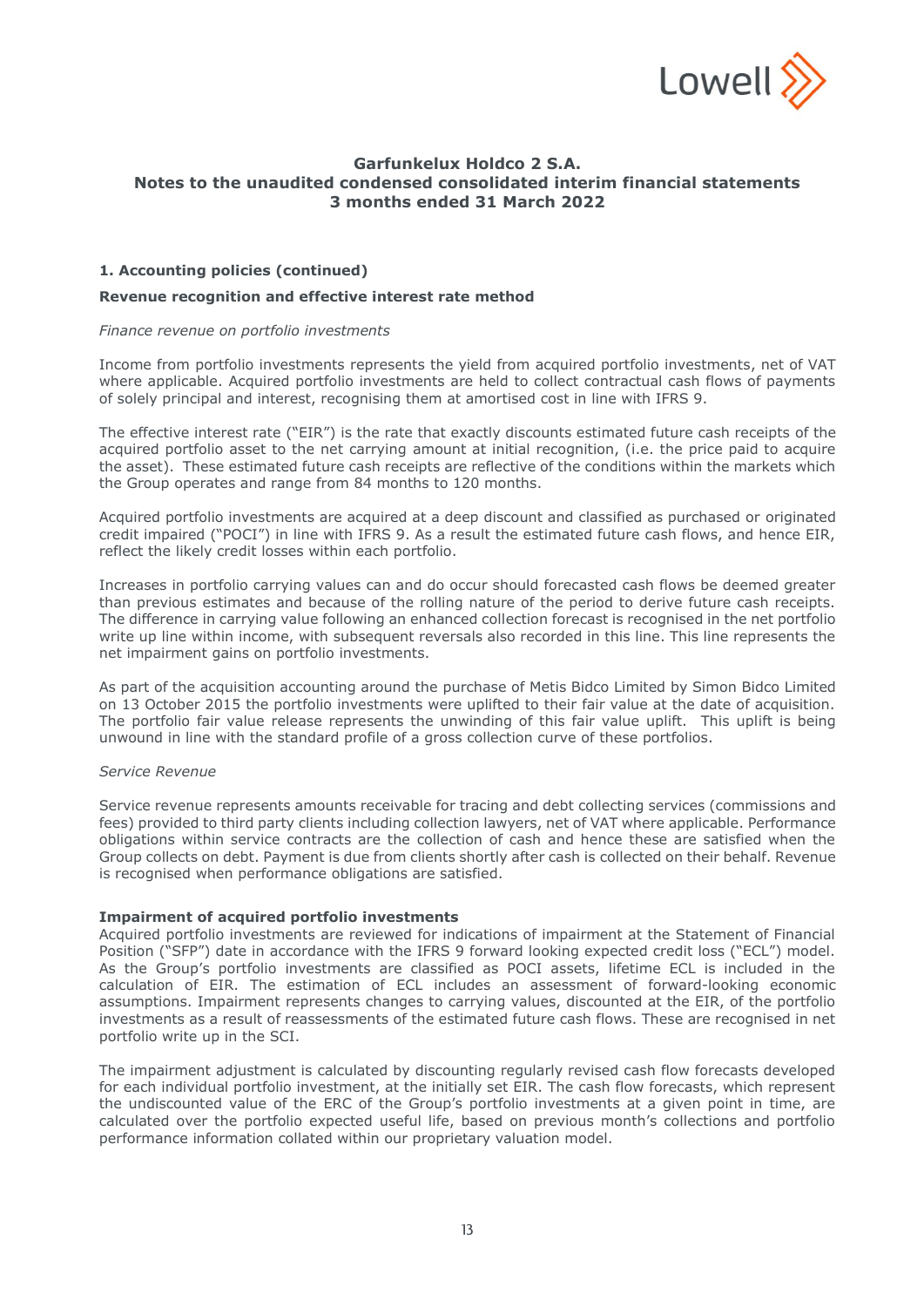

#### **1. Accounting policies (continued)**

#### **Financial instruments**

Financial assets and financial liabilities are recognised in the Group's consolidated SFP when the Group becomes a party to the contractual provisions of the instrument.

#### *Financial assets and liabilities at fair value through profit or loss*

This category relates to financial assets and liabilities that must be recognised at fair value through profit or loss. Such assets or liabilities are initially recognised at transaction price, which at this point equates to fair value. They must be measured subsequently at fair value.

#### *Amortised cost financial assets*

A financial asset is measured at amortised cost if both of the following conditions are met:

- the financial asset is held within a business model whose objective is to hold financial assets in order to collect contractual cash flows; and
- the contractual terms of the financial asset give rise on specified dates to cash flows that are solely payments of principal and interest.

Portfolio investments are acquired from institutions at a substantial discount from their face value. The portfolios are initially recorded at their fair value, being their acquisition price, and are subsequently measured at amortised cost using the EIR method.

The portfolio investment is analysed between current and non-current in the SFP. The current asset is determined using the expected cash flows arising in the next twelve months after the SFP date. The residual amount is classified as non-current.

Trade receivables, loans, and other receivables that have fixed or determinable payments that are not quoted in an active market are classified as 'Trade and other receivables'. Trade and other receivables are measured at amortised cost using the EIR method, less any impairment. Interest income is recognised by applying the effective interest rate, except for short-term receivables when the recognition of interest would be immaterial.

The Group has forward flow agreements in place in relation to the future acquisition of portfolio investments. The fair value and subsequent amortised cost of portfolios acquired under these agreements are determined on the same basis as the Group's other acquired portfolio investments.

#### *Impairment of financial assets*

Financial assets, other than those held at fair value through profit or loss / SCI (FVTPL), are assessed for indicators of impairment at each period end. Financial assets are impaired where there is objective evidence that, as a result of one or more events that occurred after the initial recognition of the financial asset, the estimated future cash flows of the investment have been affected.

#### *Financial liabilities and equity*

Debt and equity instruments are classified as either financial liabilities or as equity in accordance with the substance of the contractual arrangement.

#### *Financial liabilities*

All financial liabilities held by the Group are measured at amortised cost using the EIR method, except for those measured at fair value through the SCI, e.g. derivative liabilities. The Group derecognises financial liabilities when, and only when, the Group's obligations are discharged, cancelled or they expire.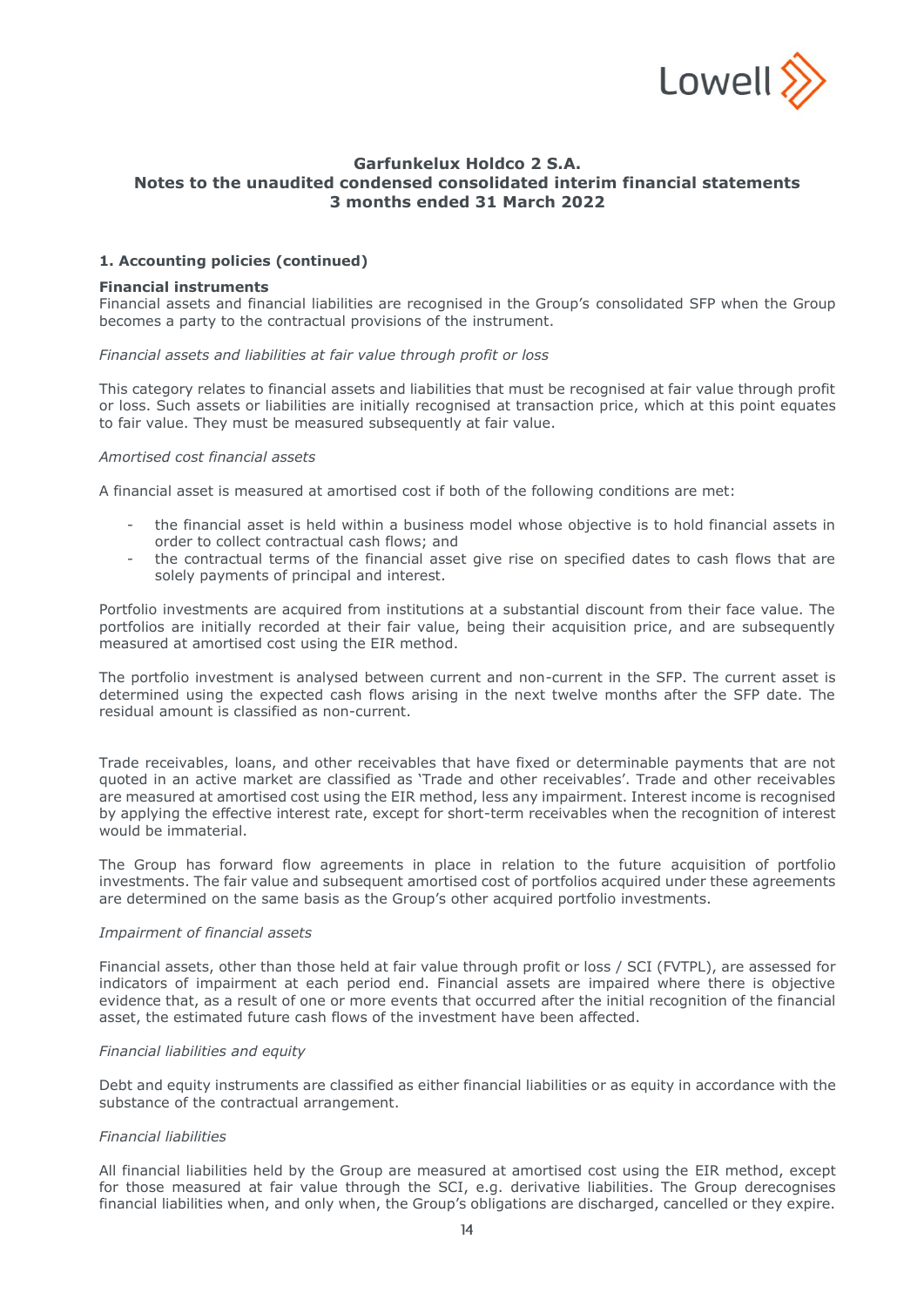

#### **1. Accounting policies (continued)**

#### **Collection activity costs**

Collection activity costs represent direct staff costs and the direct third party costs in providing services as a debt collection agency or collecting debts on acquired portfolio investments; examples include printing and postage, third party commissions, search and trace costs, litigation, telephone and SMS costs.

#### **Taxation**

The tax expense represents the sum of the tax currently payable and deferred tax.

#### *Current tax*

The tax currently payable is based on taxable profit for the period. Taxable profit differs from net profit as reported in the SCI because it excludes items of income or expense that are taxable or deductible in other periods and it further excludes items that are never taxable or deductible. The Group's liability for current tax is calculated using tax rates that have been enacted or substantively enacted by the period end.

#### *Deferred tax*

Deferred tax is the tax expected to be payable or recoverable on differences between the carrying amounts of assets and liabilities in the financial statements and the corresponding tax bases used in the computation of taxable profit, and is accounted for using the balance sheet liability method.

#### **Provisions**

Provisions are recognised when the Group has a present obligation (legal or constructive) as a result of a past event, if it is probable that the Group will be required to settle that obligation and if a reliable estimate of the amount of the obligation can be made.

#### **2. Service revenue**

|                        | <b>March 2022</b><br>£000 | 3 months to 31 3 months to 31<br><b>March 2021</b><br>£000 |
|------------------------|---------------------------|------------------------------------------------------------|
| 3PC income             | 31,553                    | 36,241                                                     |
| Lawyer service revenue | 2,773                     | 7,574                                                      |
|                        | 34,326                    | 43,815                                                     |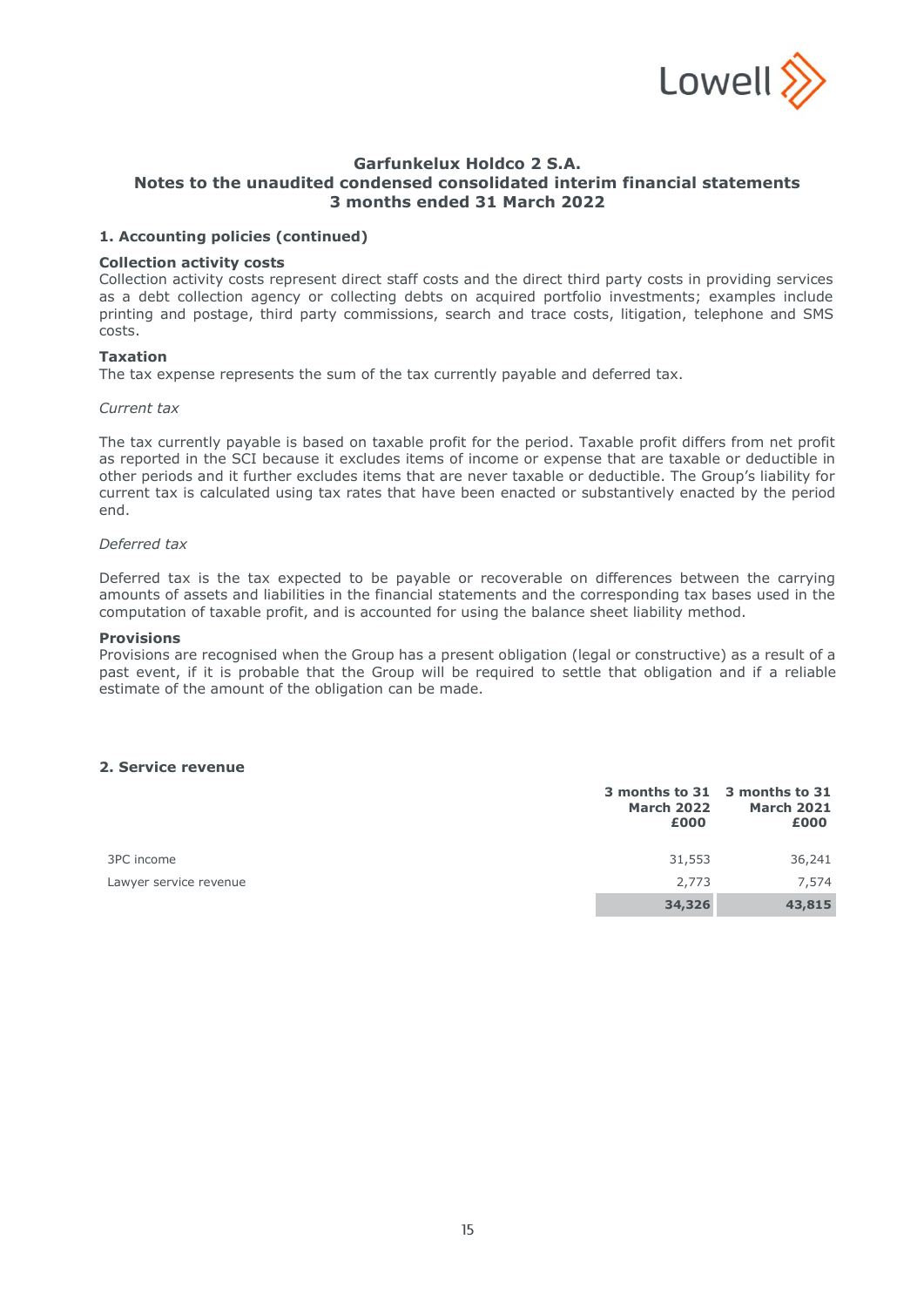

#### **3. Finance costs**

|                                                        | 3 months to 31<br><b>March 2022</b><br>£000 | 3 months to 31<br><b>March 2021</b><br>£000 |
|--------------------------------------------------------|---------------------------------------------|---------------------------------------------|
| Interest payable on the Senior Secured Notes           | 27,970                                      | 28,959                                      |
| Fees payable on financing structures                   | 1,694                                       | 1,207                                       |
| Interest and fees payable on Revolving credit facility | 1,130                                       | 1,169                                       |
| Interest payable on shareholder loan                   | 11,617                                      | 10,558                                      |
| Net loss on financial instruments designated as FVTPL  |                                             | 2,825                                       |
| Interest payable on securitisation                     | 4,093                                       | 1,605                                       |
| Other interest payable                                 | 208                                         | 989                                         |
| Interest expense from lease liabilities                | 490                                         | 458                                         |
|                                                        | 47,202                                      | 47,770                                      |

#### **4. Portfolio investments**

|              | 31 March 2022 31 March 2021<br>£000 | £000      |
|--------------|-------------------------------------|-----------|
| Non-current  | 1,267,834                           | 1,054,957 |
| Current      | 610,185                             | 540,685   |
| <b>Total</b> | 1,878,019                           | 1,595,642 |

|                                       | £000       | 31 March 2022 31 March 2021<br>£000 |
|---------------------------------------|------------|-------------------------------------|
| At start of the period                | 1,736,084  | 1,661,765                           |
| Portfolios acquired during the period | 187,999    | 33,420                              |
| Collections in the period             | (185, 553) | (192, 387)                          |
| Income from portfolio investments     | 105,569    | 99,737                              |
| Net portfolio write up                | 4,877      | 30,462                              |
| Portfolio fair value release          | (95)       | (276)                               |
| Net foreign exchange movement         | 29,138     | (37,079)                            |
| At end of the period                  | 1,878,019  | 1,595,642                           |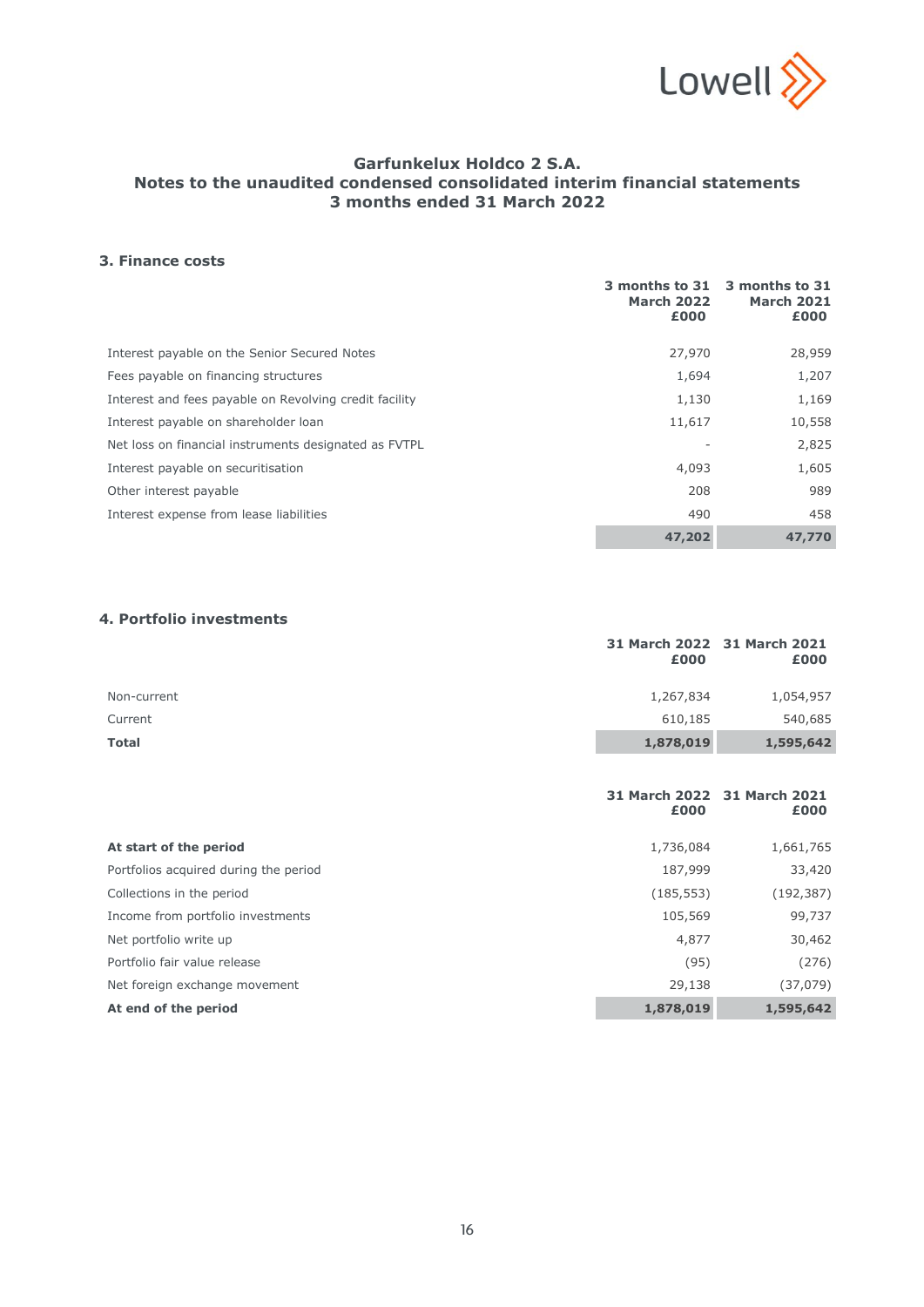

#### **5. Trade and other receivables**

|                                | 31 March 2022 31 March 2021<br>£000 | £000   |
|--------------------------------|-------------------------------------|--------|
| Trade receivables              | 10,116                              | 12,280 |
| Prepayments and accrued income | 7,545                               | 8,325  |
| Other receivables              | 12,249                              | 23,177 |
| Tax receivable                 | 582                                 | 2,650  |
|                                | 30,492                              | 46,432 |

# **6. Trade and other payables**

|                                 | 31 March 2022 31 March 2021<br>£000 | £000    |
|---------------------------------|-------------------------------------|---------|
| Trade payables                  | 20,827                              | 8,862   |
| Other taxes and social security | 13,410                              | 10,932  |
| Accruals and deferred income    | 25,655                              | 29,974  |
| Other payables                  | 48,471                              | 50,878  |
|                                 | 108,363                             | 100,646 |

Other payables includes amounts due of £6.0m in respect of portfolios purchased but not yet paid for as at 31 March 2022 (31 March 2021: £1.0m).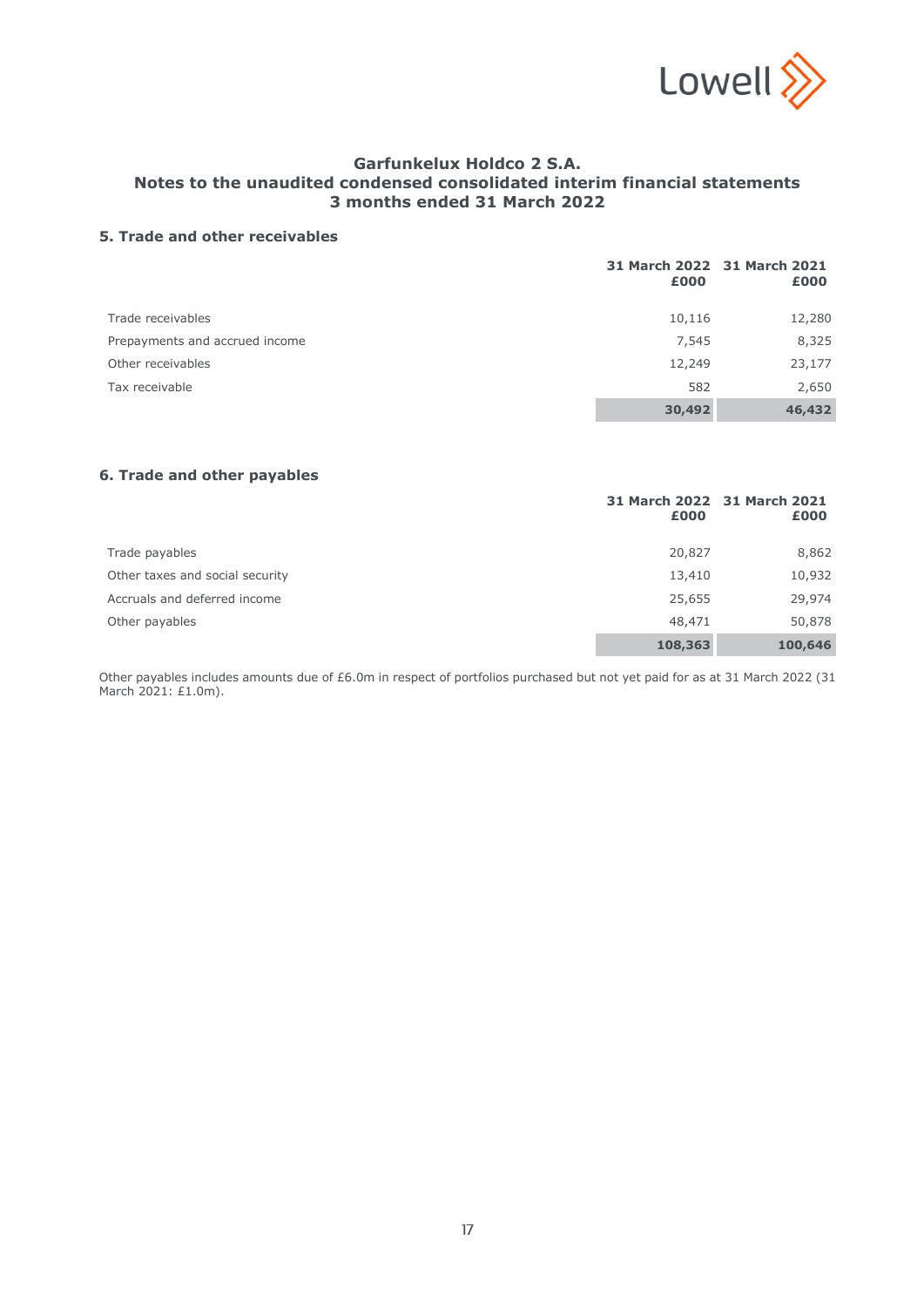

# **7. Borrowings**

|                                                        | 31 March 2022 31 March 2021<br>£000 | £000      |
|--------------------------------------------------------|-------------------------------------|-----------|
| Non-current                                            |                                     |           |
| <b>Unsecured borrowing at amortised cost</b>           |                                     |           |
| Shareholder Ioan owed to Garfunkelux Holdco 1 S.à r.l. | 509,703                             | 464,696   |
| <b>Total unsecured</b>                                 | 509,703                             | 464,696   |
| Secured borrowing at amortised cost                    |                                     |           |
| Senior Secured Notes                                   | 1,644,125                           | 1,654,100 |
| Prepaid costs on secured borrowings                    | (18, 729)                           | (21, 877) |
| Securitisation loans                                   | 303,722                             | 135,126   |
| <b>Total secured</b>                                   | 1,929,118                           | 1,767,349 |
| Total borrowings due for settlement after 12 months    | 2,438,821                           | 2,232,045 |
| <b>Current</b>                                         |                                     |           |
| <b>Unsecured borrowing at amortised cost</b>           |                                     |           |
| Other interest payable                                 | 277                                 | 1,063     |
| <b>Total unsecured</b>                                 | 277                                 | 1,063     |
| Secured borrowing at amortised cost                    |                                     |           |
| <b>Interest on Senior Secured Notes</b>                | 43,021                              | 38,096    |
| Prepaid costs on secured borrowings                    | (5,809)                             | (4,623)   |
| Revolving credit facility                              | 124,215                             |           |
| Securitisation loans                                   | 59,242                              | 86,343    |
| <b>Total secured</b>                                   | 220,669                             | 119,816   |
| Total borrowings due for settlement before 12 months   | 220,946                             | 120,879   |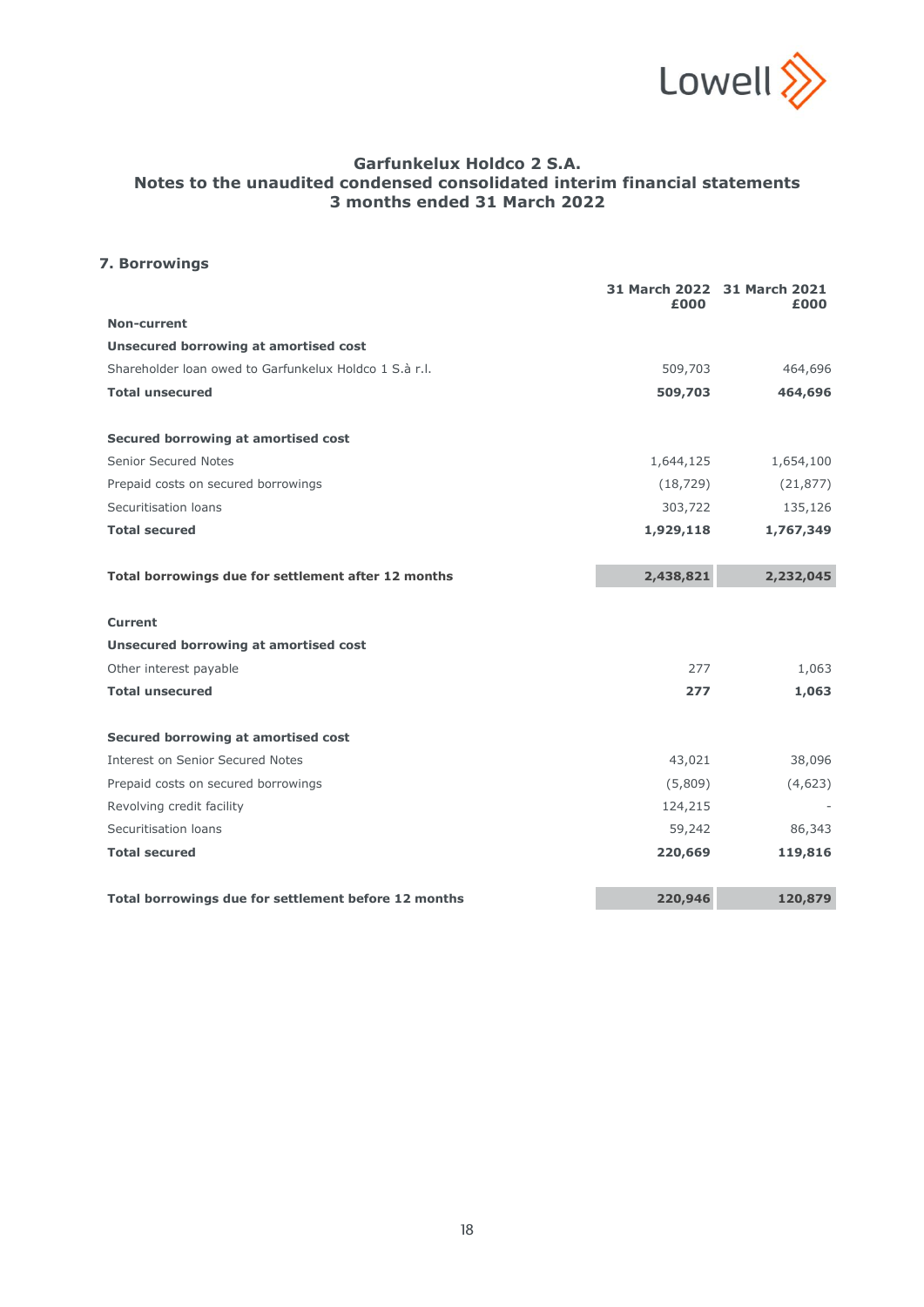

#### **8. Note to the statement of cashflows**

|                                                                         |                | 3 months to<br>31 March<br>2022 | 3 months to<br>31 March<br>2021 |
|-------------------------------------------------------------------------|----------------|---------------------------------|---------------------------------|
|                                                                         | <b>Note</b>    | £000                            | £000                            |
| Loss for the period before tax                                          |                | (9,660)                         | 2,631                           |
|                                                                         |                |                                 |                                 |
| <b>Adjustments for:</b>                                                 |                |                                 |                                 |
| Income on portfolio investments                                         | $\overline{4}$ | (105, 569)                      | (99, 737)                       |
| Net portfolio write up                                                  | 4              | (4,877)                         | (30, 462)                       |
| Portfolio fair value release                                            | 4              | 95                              | 276                             |
| Collections on owned portfolios                                         | $\overline{4}$ | 185,553                         | 192,387                         |
| Depreciation and amortisation                                           |                | 9,601                           | 11,933                          |
| Finance income                                                          |                | (1, 333)                        | (4, 553)                        |
| Loss on disposal of property, plant and equipment and intangible assets |                |                                 | 246                             |
| Finance costs                                                           | 3              | 47,202                          | 47,770                          |
| Unrealised gain from foreign exchange                                   |                | (18, 127)                       | (3, 294)                        |
| Decrease in trade and other receivables                                 |                | 22,323                          | 6,243                           |
| Increase / (decrease) in trade and other payables                       |                | 5,394                           | (3, 253)                        |
| Movement in other net assets                                            |                | (1,590)                         | 1,077                           |
|                                                                         |                |                                 |                                 |
| Cash generated by operating activities before portfolio acquisitions    |                | 129,012                         | 121,264                         |
| Portfolios acquired (1)                                                 |                | (213, 015)                      | (35, 785)                       |
| Income taxes received / (paid)                                          |                | 1,517                           | (4, 522)                        |
| Net cash (used in) / generated by operating activities                  |                | (82, 486)                       | 80,957                          |

(1) Portfolios acquired represents the amount paid for portfolio purchases in the period, taking into account timing differences.